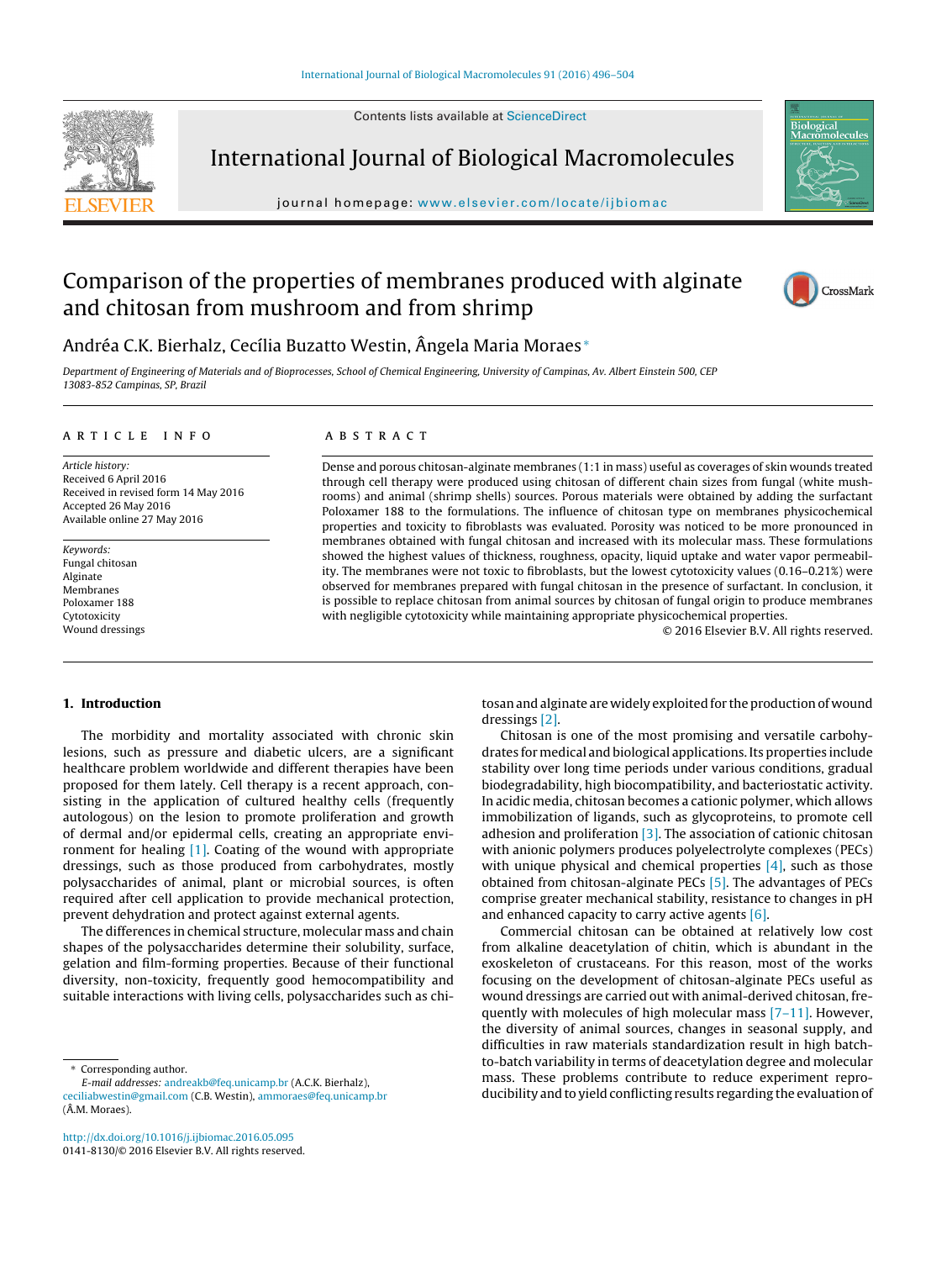important biological properties of chitosan for cell therapy applications. Moreover, chitosan of crustacean origin may also induce allergic reactions [\[12,13\].](#page--1-0) In the traditional process of chitin extraction from crustaceans, calcium and proteins are removed by HCl and NaOH, respectively. The remaining material is usually bleached with KMnO<sub>4</sub> or  $H_2O_2$  and deacetylation is performed with hot concentrated alkaline or acidic solution. These harsh treatments can result in considerable amounts of waste [\[14\]](#page--1-0) and deleterious trace contaminants.

Chitosan obtained from non-animal sources, such as from Zygomycetes fungi cultivated under controlled conditions, is an alternative potentially more suitable for the production of medical and pharmaceutical biomaterials than animal-derived chitosan, avoiding many of these inconveniences. Fungi-derived chitosan is a high-purity product with defined physicochemical properties and significantly lower health risks than the animal-derived product [\[15\].](#page--1-0) Whereas the exoskeleton of crustaceans is composed exclusively of chitin, the cell walls of fungi contain both chitin and chitosan [\[16\].](#page--1-0) Thus, it is possible to obtain chitosan directly from fungal wall using a mild weak acid treatment that has little or no effect on the polysaccharide structure and, in addition, generates less waste. Different species of mushrooms (Agaricus bisporus, Auricularia auriculajudae, Lentinula edodes, etc.) can produce chitin and chitosan. The extraction process of chitin is similar to that employed for crustacean shells, but due to the low levels of inorganic materials in cell wall, less concentrated solutions of acids may be used during the process [\[17\].](#page--1-0)

Chitosan from fungi walls has low molecular mass and high polydispersity [\[16\].](#page--1-0) Its quantity and quality depend highly on the fermentation conditions (pH, culture medium composition, temperature) and the fungal species involved  $[18]$ . Several of the studies performed focusing on these factors aim at tailoring chitosan properties and increasing its yield. Moreover, efforts are also being made to reduce the production costs of fungal chitosan by using fermentation biowastes [\[19,20\].](#page--1-0)

In spite of all these efforts, studies on the use of fungal chitosan for the production of biomaterials for tissue engineering are still scarce. One of the few studies comparing scaffolds based on fungal (Gongronella butleri) and shrimp chitosan reports that fungal chitosan scaffolds obtained by freeze-drying showed excellent mechanical, water absorption and lysozyme degradation properties [\[16\].](#page--1-0) The influence of chitosan source on the properties of more elaborate biomaterials composed of mixtures of polymers, such as chitosan-alginate PECs obtained in the presence or absence of surfactants as porogenic agents is not yet reported.

Hence, in the present study, dense and porous chitosan-alginate membranes were prepared using high molecular mass chitosan from animal and fungal sources with three different molecular masses to better account for the potential of replacement of animal chitosan in the production of wound dressings. The effects of chitosan source on membranes physicochemical properties and on their indirect cytotoxicity to fibroblasts cells were evaluated.

### **2. Materials and methods**

#### 2.1. Materials

Chitosan-alginates membranes were produced with high purity chitosan from white mushroom with three different molecular masses (40–60 kDa, 110–150 kDa and 140–220 kDa, deacetylation degree around 80%), chitosan from shrimp shells (C-3646, deacetylation degree of 88%, average molecular mass of 1260 kDa, intrinsic viscosity of 848 mL/g at 25 ◦C) and alginic acid sodium salt (A-2033, average molecular mass of 90 kDa, intrinsic viscosity of 690 mL/g at 25 ◦C, composed of 61% mannuronic acid and 39% guluronic acid), all from Sigma-Aldrich (St. Louis, USA).

The surfactant Poloxamer 188 (Sigma-Aldrich, USA), formerly commercialized as Pluronic F68, was used as porogenic agent. Other reagents include calcium chloride dihydrate and sodium hydroxide (Merck, Germany), acetic acid (Synth, Brazil), fetal bovine serum (FBS),  $\alpha$ -MEM and RPMI-1640 cell culture medium (Nutricell, Brazil), thiazolyl blue tetrazolium bromide (MTT, Sigma-Aldrich, USA), sodium dodecyl sulfate (Merck, Germany) and dimethyl sulfoxide (Sigma-Aldrich, USA).

## 2.2. Membrane preparation

The alginate-chitosan membranes (1:1 in mass) were pre-pared based on the procedure described by Bueno et al. [\[9\],](#page--1-0) with some modifications. For formulation description purposes, chitosan (C) and alginate (A) dense and porous membranes were designated  $C_i$ -A and  $C_i$ -A-P, respectively, where the subscript i in C denotes chitosan from fungal  $(C_F)$  or animal  $(C_A)$  origin. Fungal chitosan of different molecular masses were designated as  $C_{FV}$ (very low molecular mass, 40–60 kDA),  $C_{FL}$  (low molecular mass, 110–150 kDa), C<sub>FM</sub> (medium molecular mass, 140–220 kDa) and  $C_{AH}$  (high molecular mass, 1260 kDa).

Briefly, aqueous solutions of chitosan at  $1\%$  (w/v) were prepared in 1% acetic acid, while alginate was dissolved in deionized water at concentration of 1% w/v. The chitosan solution (200 mL) was added to the alginate solution (200 mL) with a peristaltic pump (Model Minipuls 3, Gilson, USA) at a flow rate of 200 mL/h, at 25 ◦C and under stirring at 500 rpm in a stainless steel tank with internal diameter of 10 cm and height of 20 cm. Following, the pH of the suspension was elevated to 7.0 by adding 1 M NaOH, maintaining the stirring at 1000 rpm for 10 min. Afterwards, the carboxyl groups of alginate which were not bound to chitosan amino groups were crosslinked by the addition of 10 mL of 1% (w/v) CaCl<sub>2</sub> aqueous solution.

The mixture was then degassed with a vacuum pump (model Q-355B, Quimis) for 2 h, transferred in aliquots of 85 g to polystyrene Petri dishes (15 cm in diameter) and dried in an oven with air circulation (model 410, Nova Etica) at 37 ◦C for 24 h. The crosslinking of the dried membranes was complemented by total immersion of the films in 150 mL of an aqueous calcium chloride solution  $(2\% w/v)$ for 30 min, followed by two washing steps in 200 mL of deionized water for 30 min each. A final drying step was carried out at room temperature for 24 h.

Porous membranes were prepared by adding Poloxamer 188 to the alginate solution at  $0.2%$  (w/v). Except for the deaeration under vacuum, which was not performed for these formulations, the remaining steps were the same as those described previously.

# 2.3. Membrane characterization regarding physical and chemical properties

Membrane thickness, water vapor permeability (WVP), mechanical properties, opacity and morphological analysis were performed following the procedures reported by Bierhalz et al. [\[21\].](#page--1-0) Basically, the thickness of the membranes was measured with a digital micrometer (MDC-25S; Mitutoyo, Japan) at 10 random positions. The opacity of the membranes was measured with a colorimeter (Coloquest II; Hunterlab, USA), operating in the transmittance mode. The morphology was evaluated with a scanning electron microscope (SEM; model LEO440i; LEO Electron Microscopy, UK) operating at 15 kV and 100 pA after coating the samples with gold.

For water vapor permeability (WVP) determination, the sample under analysis was sealed over a circular opening of a Plexiglas® permeation cell filled with anhydrous calcium chloride (condition